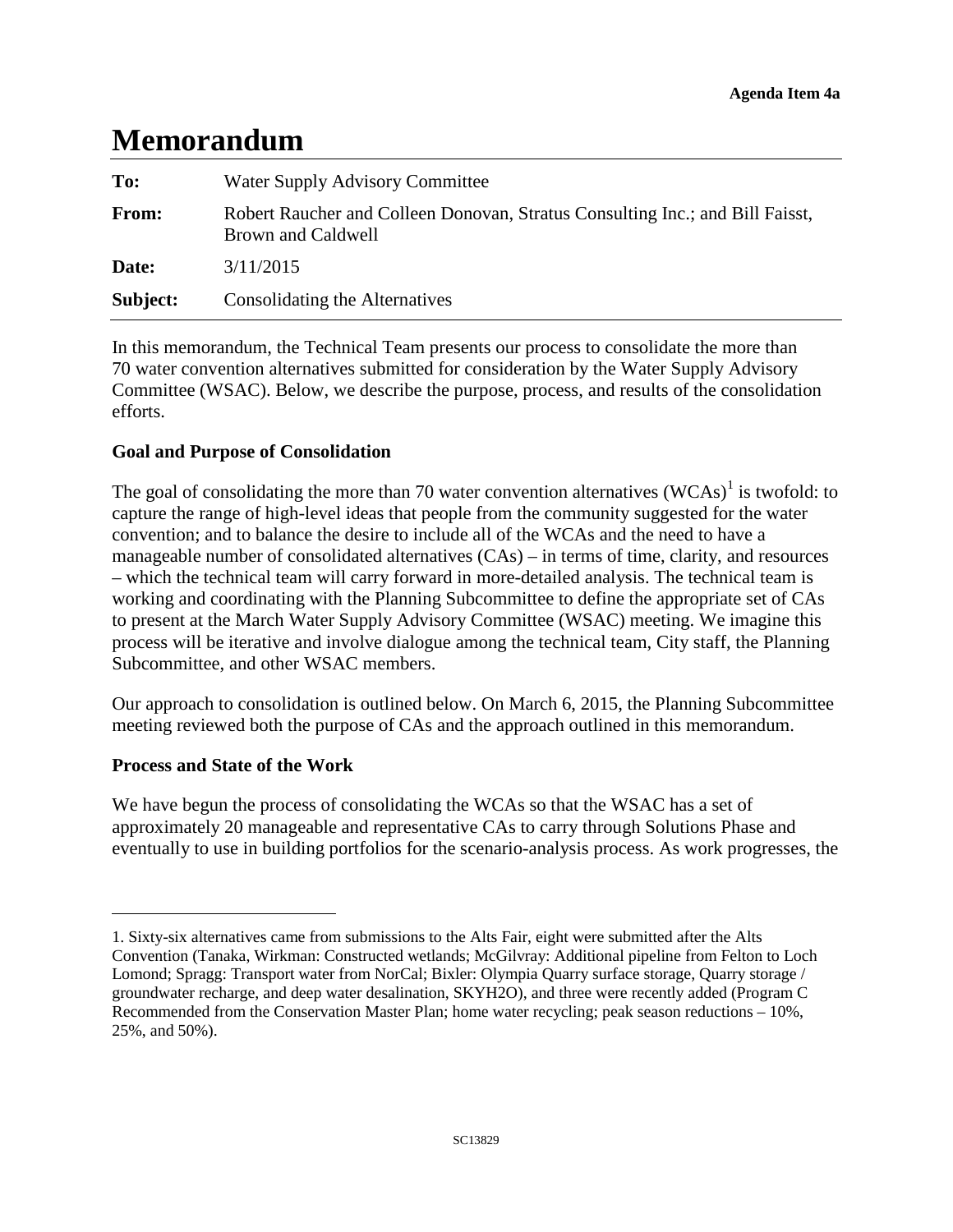Confluence® model will test the CAs to determine how well they address water shortfalls as part of scenario planning.

We have compiled the full list of WCAs in a spreadsheet, along with the indicator variables below. The purpose of this compilation exercise is threefold:

- First, we want to group similar alternatives to reduce redundancy. For example, several people submitted similar ideas about water reuse for irrigation, and we can group these into one CA.
- Second, we want to ensure that the WSAC captures the full breadth of project types in the final list of CAs so that each major type of alternative is reflected.
- Third, we want to clearly demonstrate that at a high level we have not discarded, omitted, or lost any alternatives from consideration during the consolidation process.

As shown in the accompanying spreadsheet, we took care not to lose any alternatives during the consolidation process and we have carefully documented what has happened to each alternative.

- **Column A WCA #:** we assigned a unique number to each WCA (WCA1 through WCA72)
- *Column B – WCA name*
- *Column C – Description:* a brief overview of the alternative
- *Column D – Focus area:* an indicator of whether a particular alternative falls under demand, supply, storage, institutional/administration, or strategy
- **Column E** *Water source(s)*: an indicator of where water comes; for example, whether it comes from winter flows, recycled water, saltwater, conservation (e.g., mandatory or voluntary), decentralized (gray water and rainwater), groundwater, some combination of sources, or some other source
- Column F Where to store the water: an indicator to identify proposed storage options for a given alternative, for example, Loch Lomond, new surface reservoirs, groundwater, or other options
- **Column G Intended use**(s): an indicator for how an alternative proposes to use water, for example, potable, non-potable, or both; groundwater recharge, stream augmentation, or some other use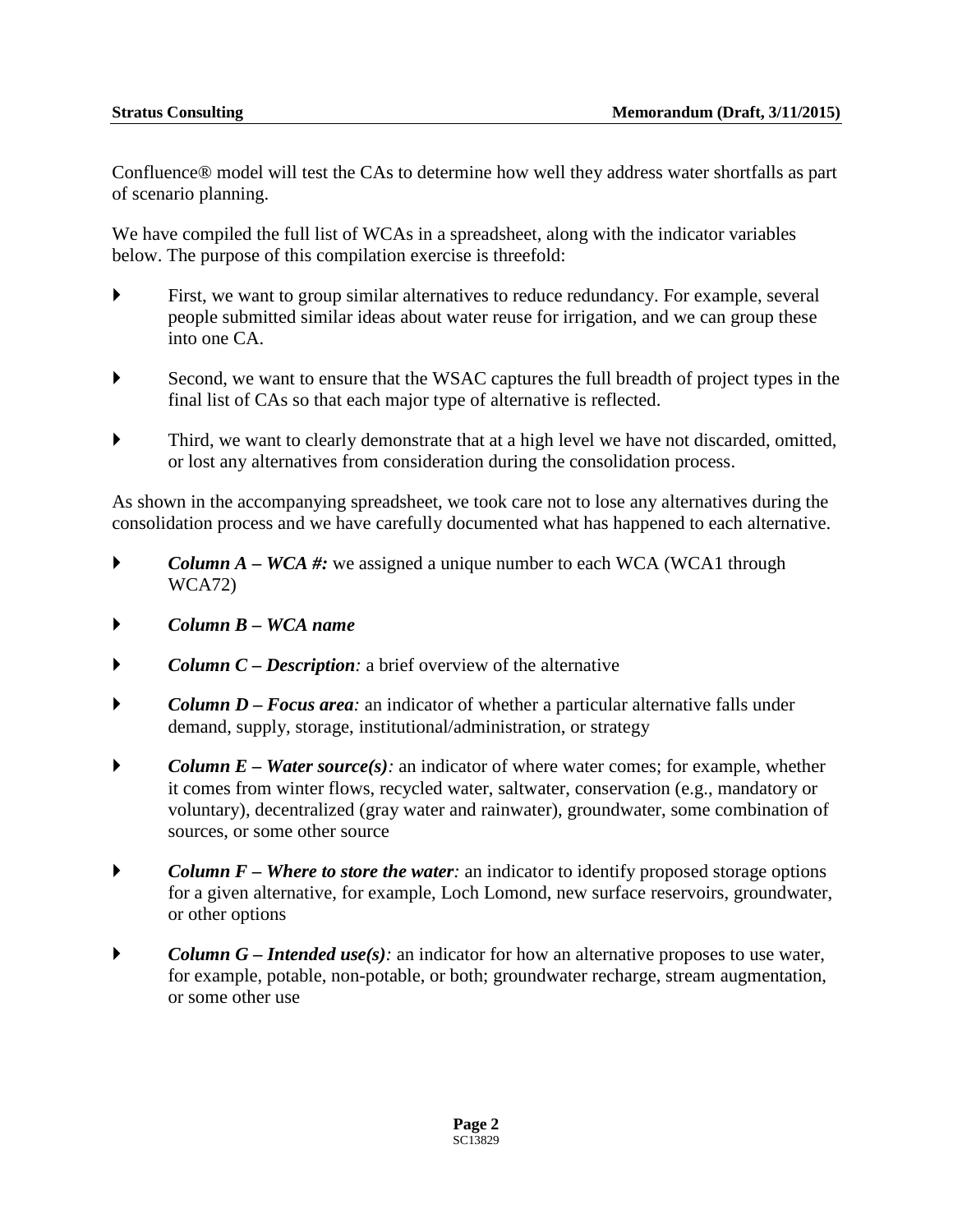- *Column H – Additional treatment required:* a yes/no indicator for whether a particular alternative requires additional treatment
- *Column I – Additional infrastructure:* a yes/no indicator for whether a particular project requires additional infrastructure
- *Column J – Outstanding issues:* for alternatives that the technical team has already examined, we provide a preliminary list of outstanding issues
- **Column K** *Mapping to CAs:* a mapping of each WCA to the set of CAs listed in Table 1.

Figure 1 provides an illustration of our process during consolidation and how WSAC can use the consolidated groupings in the portfolio development work as part of scenario planning.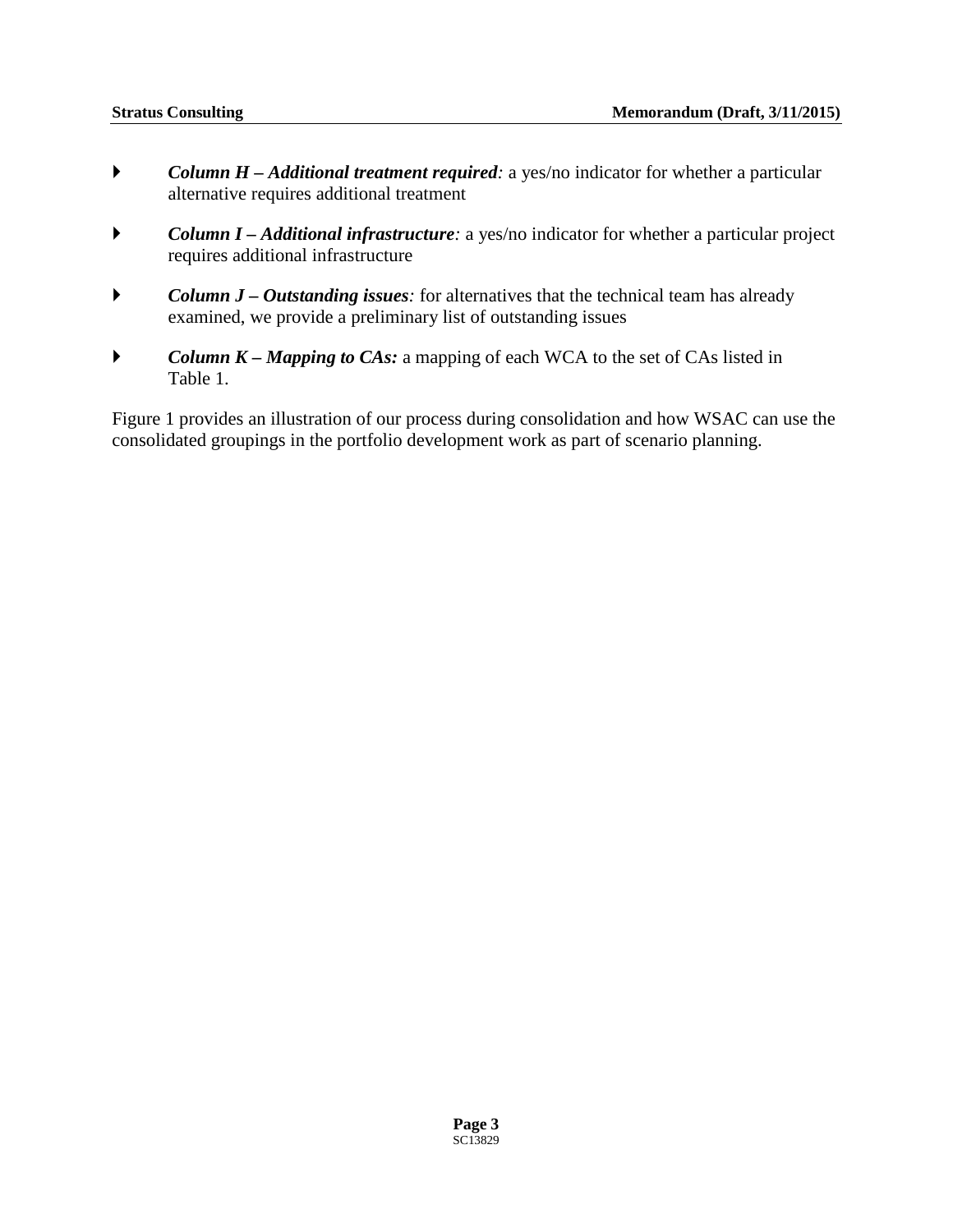

FIGURE 1 FLOW SCHEMATIC FOR PORTFOLIOS DEVELOPMENT

# **Figure 1. Flow schematic for portfolio development.**

Figure 2 presents three simplified schematics that show the typical components required for functional CAs that are not based on water efficiency/water conservation. Water efficiency/water conservation would occur in parallel with alternatives that create supply from new sources (e.g., recycled water, water from new groundwater sources, captured winter flows, or additional diverted surface water).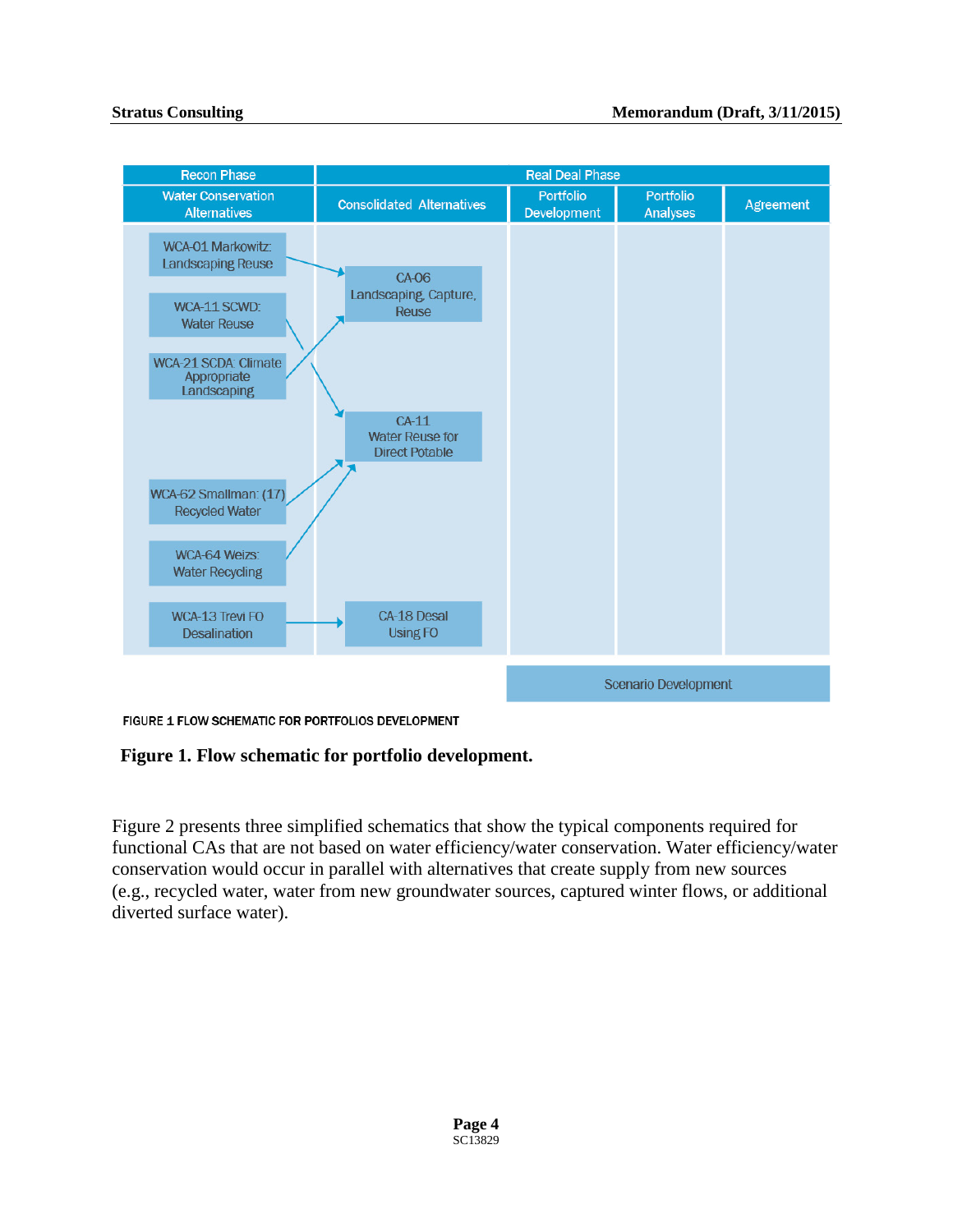

**Figure 2. Schematic overview: key components (for example, non-water efficiency CAs).**

# **Proposed CAs**

Because many WCAs appear to use similar water sources, means of treatment and/or transmission, and storage – similar high-level ideas – we propose grouping similar WCAs. We have identified 20 CAs for the WSAC to consider. These are listed in Table 1, which provides the following information:

- ▶ <i>CA #:</i> a unique number for each CA (CA1 through CA20)
- **CA** Name: a unique name for each CA
- *CA Description:* a brief description of what each CA entails
- *CA Water source:* where the water would originate
- *WCA #, name and comments:* a mapping to indicate which WCAs we grouped into each CA
- **Assumptions:** a more detailed overview of the proposed CA
- **Reasoning:** an explanation for how we tried to capture the essence of each WCA as part of a particular CA, and by doing so, how we did not reject any particular WCA.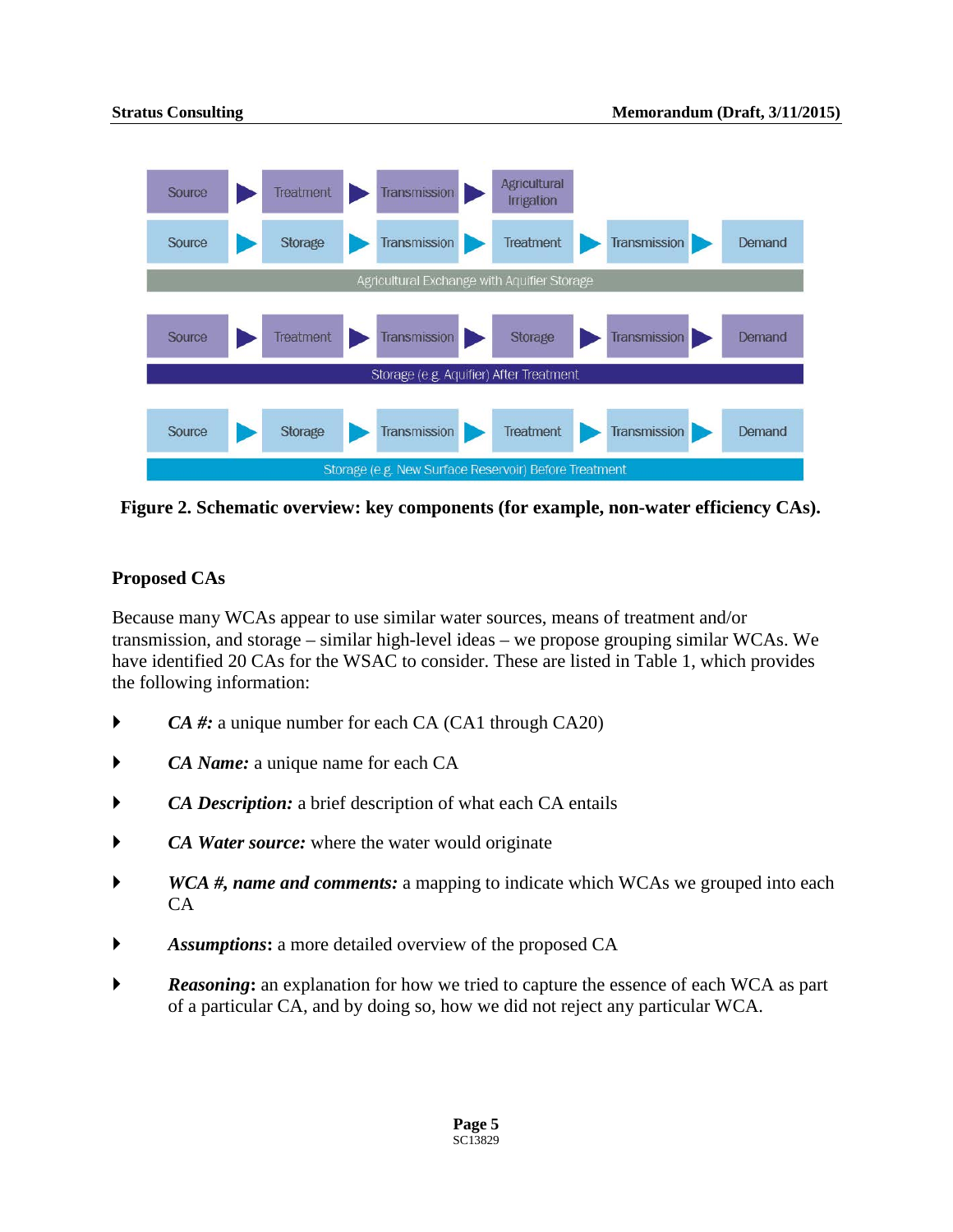This information hopefully will provide a starting point to think about how you could put the alternatives in different bins to create a CA. You will notice that some alternatives, such as Weisz: Water Recycling and Smallman: Recycled Water appear in multiple bins. You also will notice that a handful of WCAs are not included in Table 1. In Table 2 we have included the rationale for not including these "other" WCAs as part of a CA. These "other" WCAs do not necessarily fit into any of the existing CAs (though we welcome any input if you believe there is an appropriate place for them in one of the other categories).

Note that the mapping of WCAs into the CAs is not set in stone. We imagine this process will be iterative and involve dialogue among the technical team, the planning subcommittee, and the other WSAC members.

#### **Transparency**

The technical team intends that the approach described here will be transparent to the WSAC members, the public at large, and, more importantly, the proposers who have offered potential solutions for the City's water challenges. The planned iterative process for creating CAs will allow ample opportunity for discussion and alternative adjustment.

#### **Conclusion**

The technical team is prepared to apply the approach described above, developing a set of CAs and explaining the rationale for each CA's essential components. We look forward to the WSAC feedback and ideas on how we might polish and implement the consolidation process.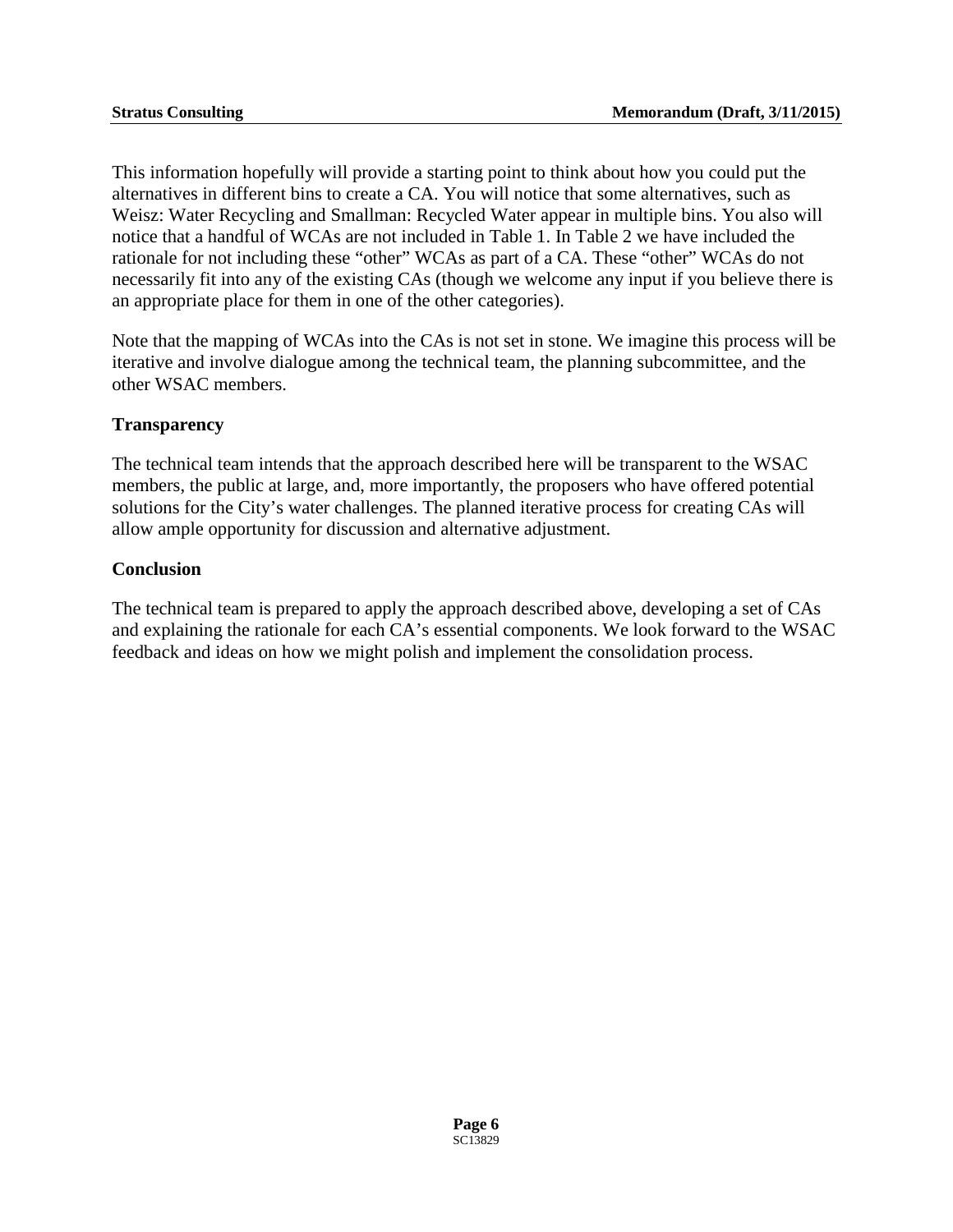|             |                                        | <b>Consolidated alternatives (CAs)</b>                                                                |                             | <b>Water convention alternatives (WCAs)</b> |                                                                                    |                                                                                                                                                                                                                           |                                         |  |
|-------------|----------------------------------------|-------------------------------------------------------------------------------------------------------|-----------------------------|---------------------------------------------|------------------------------------------------------------------------------------|---------------------------------------------------------------------------------------------------------------------------------------------------------------------------------------------------------------------------|-----------------------------------------|--|
| #           | <b>Name</b>                            | <b>Description</b>                                                                                    | Water<br>source             | #                                           | <b>Name and comments</b>                                                           | <b>Assumptions</b>                                                                                                                                                                                                        |                                         |  |
|             | CA-01 Peak Season<br>Reduction         | Develop programs to decrease peak<br>season demands through peak<br>reduction or peak-demand shifting | Conservation<br>(mandated)  |                                             | WCA-69 SCWD: Peak season reductions -<br>10%, 25% and 50%                          | Develop measures to reduce peak season<br>demand by 10%, 25%, and 50%.<br>Measures include, but are not limited to,<br>turf replacement, water restrictions,<br>seasonal water pricing, and permanent<br>water rationing. | Re<br>WOl<br>actu<br>dray<br>Lor<br>ove |  |
|             | CA-02 Water-<br>Neutral<br>Development | Implement a demand offset<br>program required for new<br>development to offset new demands            | Conservation<br>(mandated)  |                                             | WCA-03 SCDA: Water-Neutral<br>Development                                          | Water neutral develop focuses on the<br>development "bringing" new water, for<br>example, by fronting costs for water<br>efficiency retrofits and crediting saved<br>water against new demands for a 1:1<br>offset.       | Otl<br>hav<br>cha<br>othe               |  |
| CA-03 Water | conservation                           | <b>Implement Program CREC</b><br>(Maddaus Water Management,<br>September 30, 2014, Table 4)           | Conservation<br>(voluntary) |                                             | WCA-20 McGilvray (9): Implement<br>Conservation                                    | The general conservation measures<br>included in this program are: a water loss                                                                                                                                           | As<br>wat                               |  |
|             | measures                               |                                                                                                       |                             |                                             | WCA-22 SCDA: Conservation Education                                                | control program, installation of advance<br>metering infrastructure (AMI), water<br>budget based billing, public information<br>program including various outreach and                                                    | incl                                    |  |
|             |                                        |                                                                                                       |                             |                                             | WCA-65 zNano: Conservation rebate<br>program                                       |                                                                                                                                                                                                                           | hav<br>othe<br>and                      |  |
|             |                                        |                                                                                                       |                             |                                             | WCA-68 SCWD: Program C from Long-<br><b>Term Water Conservation Master</b><br>Plan | education approaches, a customer billing<br>report and service, free water surveys and<br>fixture replacement incentives, landscape<br>ordinances and water budget based rates,<br>among other measures.                  |                                         |  |
|             | CA-04 WaterSmart                       | Use this software to promote                                                                          | Conservation                |                                             | WCA-04 WaterSmart: Home Water Reports                                              | Making water users more aware of their                                                                                                                                                                                    | Ne                                      |  |
|             | Home Water<br>Reports                  | conservation and efficient water use (voluntary)                                                      |                             |                                             | WCA-16 Gratz: Maximize Conservation<br><b>Behavior</b>                             | water use through automated<br>notifications would encourage more<br>efficient water use                                                                                                                                  | auto<br>wat<br>to in                    |  |

**Table 1. Summary of Consolidated Alternatives for the Solutions Phase** 

#### **Reasoning**

educing peak season demand build match available supply to and demands, reducing the need to aw water from aquifers or Loch mond. This change would carry er more stored water for dry years.

ther water suppliers in NorCal ve successfully used development arges to "buy" conservation by ner customers.

s implemented in other locations, ter conservation measures luded in the City's proposed plan ve improved efficient water use in her community in Ca, in the US in other countries.

ewer technologies allow tomated tracking and analyses of ter use and report directly to user, increase their awareness.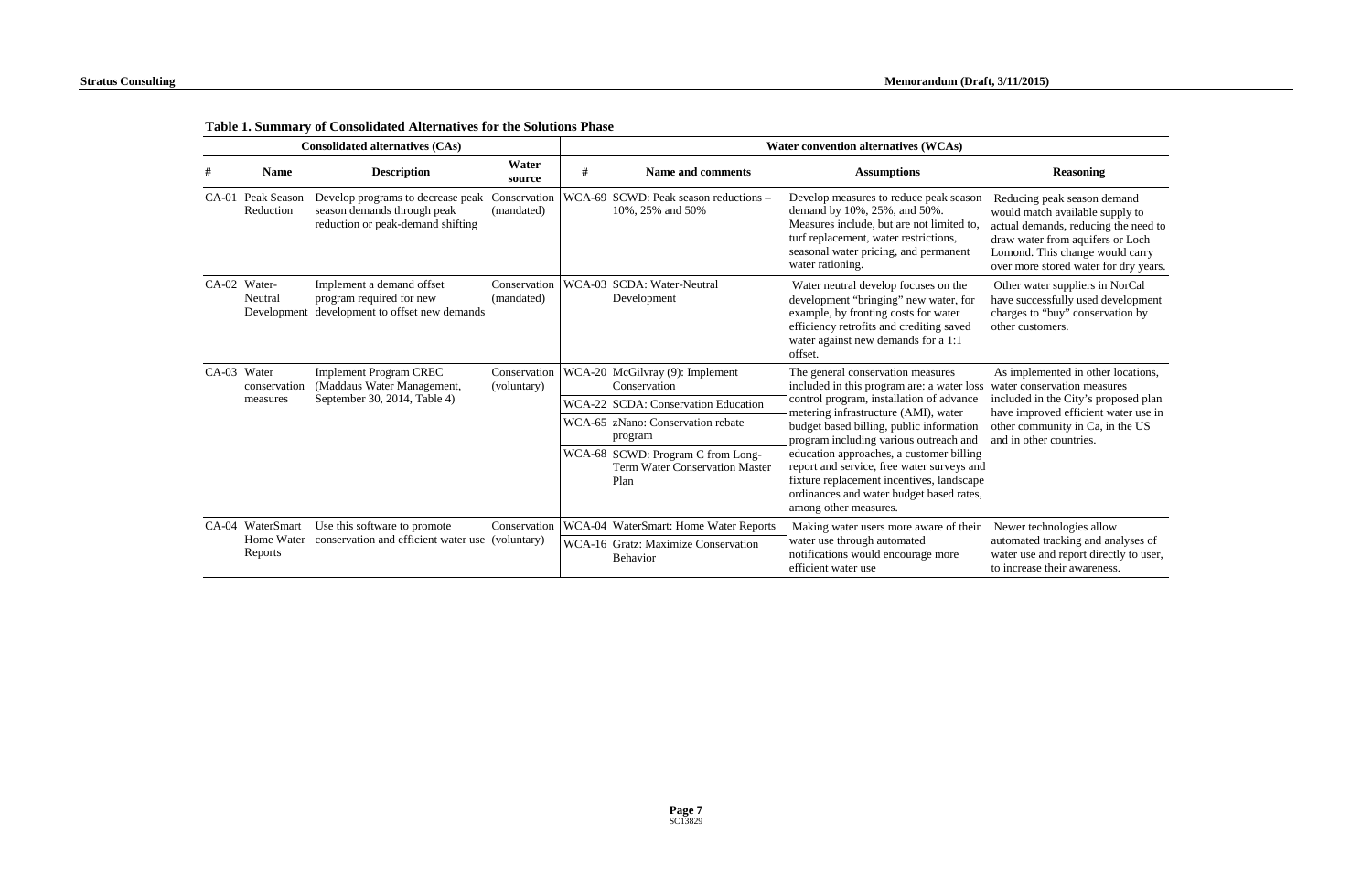eral alternatives proposed to use y water recycling in residential  $\frac{1}{x}$  to reduce potable water hands, especially for flushing ets and landscape irrigation luding CA Plumbing Code compliant facilities and installation

veral alternatives proposed to ture both rainwater (e.g., roof off) and gray water and treat and recycle in residential units to reduce able water demands, especially for flushing toilets and landscape irrigation including CA Plumbing Le compliant facilities and allation

eral alternatives propose to use alting seawater as an opportunity roduce water regardless of fall and avoid future water rtages during supply shortfalls.

se alternatives use the same anology to draw water from the and hence are combined here. te that the sizes for the two tems may differ radically. The nical team is waiting on further nufacturers' information for more ailed evaluation.]

| <b>Consolidated alternatives (CAs)</b>                                                    |                                                                 |                                                                                                                                                                                                                        |                              |               | <b>Water convention alternatives (WCAs)</b>       |                                                                                                                                                                   |                                                        |  |  |
|-------------------------------------------------------------------------------------------|-----------------------------------------------------------------|------------------------------------------------------------------------------------------------------------------------------------------------------------------------------------------------------------------------|------------------------------|---------------|---------------------------------------------------|-------------------------------------------------------------------------------------------------------------------------------------------------------------------|--------------------------------------------------------|--|--|
| #                                                                                         | <b>Name</b>                                                     | <b>Description</b>                                                                                                                                                                                                     | Water<br>source              | $\#$          | <b>Name and comments</b>                          | <b>Assumptions</b>                                                                                                                                                |                                                        |  |  |
|                                                                                           | CA-05 Home Water                                                | Package automatic treatment system Decentralized                                                                                                                                                                       |                              |               | WCA-39 Garges: Residential Gray-Water             | This is an infrastructure-based solution                                                                                                                          | Sev                                                    |  |  |
|                                                                                           | Recycling                                                       | suitable for single family home or<br>condo or multi-family development;                                                                                                                                               | (graywater)                  |               | WCA-66 zNano: Onsite Water re-use                 | that recycles all the gray water in the<br>home. It is automatic and operates                                                                                     | gray<br>unit                                           |  |  |
|                                                                                           |                                                                 | recycles gray water for toilet<br>flushing and landscape irrigation;<br>requires dual plumbing                                                                                                                         |                              |               | WCA-70 Home Water Recycling                       | without active homeowner management                                                                                                                               | dem<br>toile<br>incl<br>com                            |  |  |
|                                                                                           | CA-06 Landscaping,<br>Capture,                                  | Use gray water for irrigation;<br>minimize irrigation for lawns;                                                                                                                                                       | Decentralized<br>(rainwater, |               | WCA-01 Markowitz: Landscaping, Capture,<br>Re-use | This is an infrastructure-based solution<br>that recycles both captured rainwater and                                                                             | Sev<br>capt                                            |  |  |
|                                                                                           | capture and use rainwater for<br>Reuse<br>domestic, non-potable |                                                                                                                                                                                                                        | graywater)                   |               | WCA-21 SCDA: Climate Appropriate<br>Landscape     | gray water in the home. It is automatic<br>and operates without active homeowner<br>management                                                                    | runo<br>recy<br>pota<br>for f<br>irrig<br>Cod<br>insta |  |  |
|                                                                                           | CA-07 Deepwater                                                 | In cooperation with SqCWD, sign<br>up for water delivered from the<br>Deepwater Desalination Project at<br>Moss Landing. Work with SqCWD<br>to create the transfer facilities for<br>potable water conveyance. Upgrade | Seawater                     |               | WCA-19 McGilvray: (11) Seawater Desal             | City participation in the Deepwater                                                                                                                               | Sev                                                    |  |  |
|                                                                                           | Desalination                                                    |                                                                                                                                                                                                                        |                              |               | WCA-36 Aqueous: Desalination (non-<br>membrane)   | Desalination Project would allow the<br>City to benefit from economies of scale<br>and permitting efficiency while                                                | desa<br>to p<br>rain                                   |  |  |
|                                                                                           |                                                                 |                                                                                                                                                                                                                        |                              |               | WCA-37 Brown: Zero-emission Wave energy           | potentially seeing lower energy for<br>desalting. Establishing a data center                                                                                      | shor                                                   |  |  |
|                                                                                           |                                                                 |                                                                                                                                                                                                                        |                              | WCA-67 Tanaka |                                                   |                                                                                                                                                                   |                                                        |  |  |
| SCWD distribution system to<br>accept water transferred through<br>Desalination<br>SqCWD. | WCA-72 Seawater desalination - Deepwater                        | cooling system at the Moss Landing site<br>would heat water prior to desalting,<br>reducing required pumping energy. The<br>facility would use a deeper intake to<br>minimize environmental impacts.                   |                              |               |                                                   |                                                                                                                                                                   |                                                        |  |  |
|                                                                                           | CA-08 Water from<br>Atmosphere                                  | Extract water from the air to offset Moist air<br>other demands                                                                                                                                                        |                              |               | WCA-38 DewPoint: Atmospheric Water<br>Generation  | The relative humidity in Santa Cruz is<br>often high owing to its sea-side location.<br>Existing technologies can extract purified air a<br>water from humid air. | The<br>tech<br>[No]<br>syst<br>tech<br>man<br>deta     |  |  |
|                                                                                           |                                                                 |                                                                                                                                                                                                                        |                              |               | WCA-77 SKYH2O                                     |                                                                                                                                                                   |                                                        |  |  |

#### **Reasoning**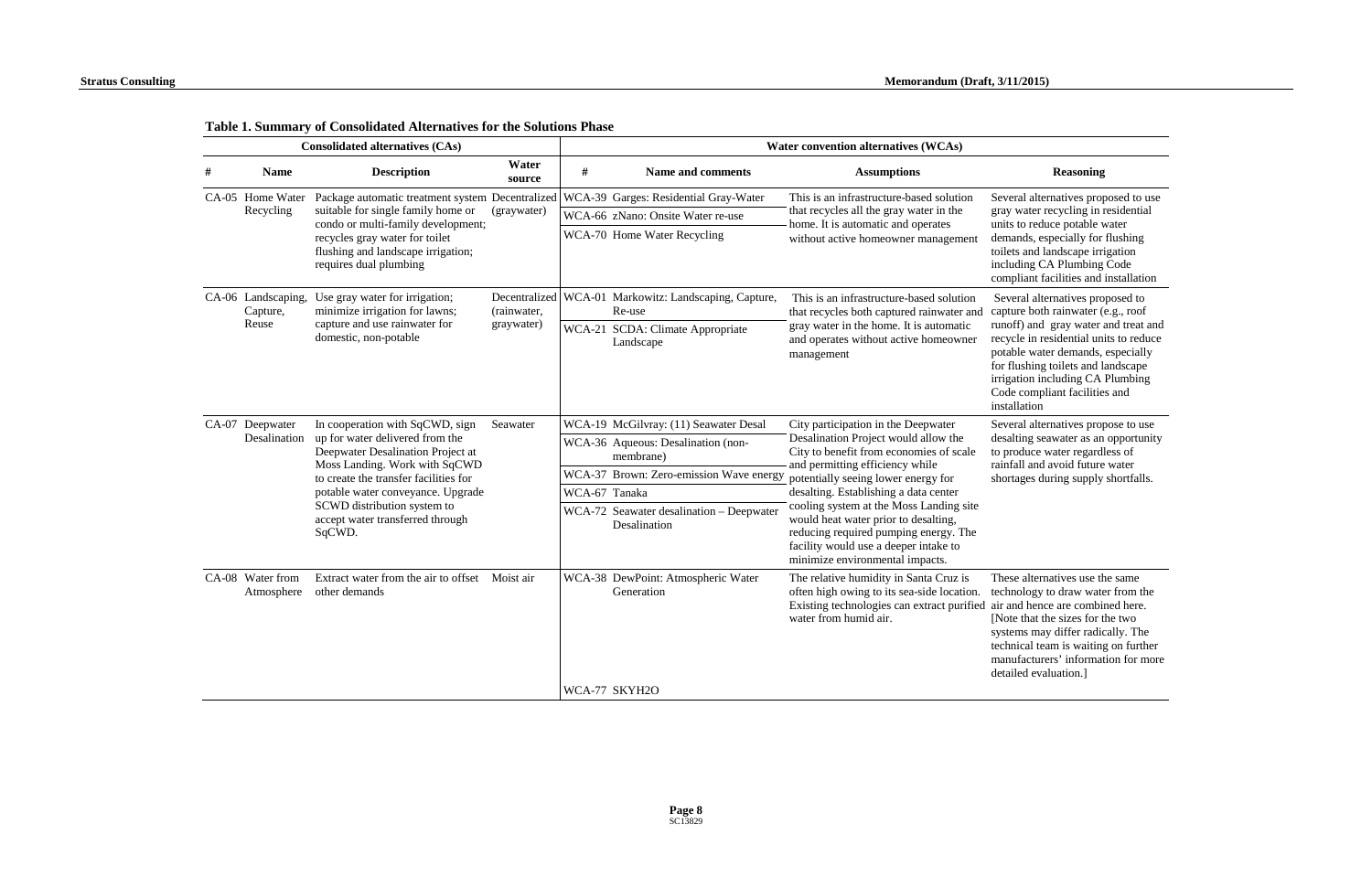|  |                                                                                                                                                     | CA-09 Winter flows Capture winter flows for treatment          | Winter flows                  | WCA-29 Malone: Winter flows capture                                                                                                                                                                                                                                                                                                                                                                                  | Owing to local rainfall and runoff                                                                                                                                                                                                                                                                                                                                              | Sev                                                                             |
|--|-----------------------------------------------------------------------------------------------------------------------------------------------------|----------------------------------------------------------------|-------------------------------|----------------------------------------------------------------------------------------------------------------------------------------------------------------------------------------------------------------------------------------------------------------------------------------------------------------------------------------------------------------------------------------------------------------------|---------------------------------------------------------------------------------------------------------------------------------------------------------------------------------------------------------------------------------------------------------------------------------------------------------------------------------------------------------------------------------|---------------------------------------------------------------------------------|
|  | capture                                                                                                                                             | and storage or infiltration                                    |                               | WCA-31 McGilvray: (3) Water Capture and<br>Transfers                                                                                                                                                                                                                                                                                                                                                                 | patterns, peak flows offer potential to<br>capture high flows and divert for                                                                                                                                                                                                                                                                                                    | City<br>dive                                                                    |
|  |                                                                                                                                                     |                                                                |                               | WCA-60 SCDA: Watershed Restoration                                                                                                                                                                                                                                                                                                                                                                                   | treatment and/or groundwater recharge.                                                                                                                                                                                                                                                                                                                                          | runo<br>ope:                                                                    |
|  |                                                                                                                                                     |                                                                |                               | WCA-63 Smallman: Water Skate Parks                                                                                                                                                                                                                                                                                                                                                                                   |                                                                                                                                                                                                                                                                                                                                                                                 | grou                                                                            |
|  |                                                                                                                                                     |                                                                |                               | WCA-71 Quarry storage/GW recharge at<br><b>Hanson Quarry</b>                                                                                                                                                                                                                                                                                                                                                         |                                                                                                                                                                                                                                                                                                                                                                                 | dem<br>thos                                                                     |
|  |                                                                                                                                                     |                                                                |                               | WCA-74 Additional Pipeline - Felton<br>Diversion to Loch Lomond<br>(McGilvray)                                                                                                                                                                                                                                                                                                                                       |                                                                                                                                                                                                                                                                                                                                                                                 |                                                                                 |
|  |                                                                                                                                                     |                                                                |                               | WCA-76 Olympia Quarry                                                                                                                                                                                                                                                                                                                                                                                                |                                                                                                                                                                                                                                                                                                                                                                                 |                                                                                 |
|  | CA-10 Water Reuse<br>for aquifer                                                                                                                    | Produce CAT water at City WWTP<br>and pump to SVWD for aquifer | Recycled<br>water             | WCA-44 McGilvray: (8) Tertiary Treatment,<br>Re-use                                                                                                                                                                                                                                                                                                                                                                  | The City now discharges millions of<br>gallons of wastewater effluent to the                                                                                                                                                                                                                                                                                                    | Sev<br>dive                                                                     |
|  | recharge                                                                                                                                            | recharge (IPR - Indirect Potable<br>Reuse).                    |                               | WCA-62 Smallman: (17) Recycled Water                                                                                                                                                                                                                                                                                                                                                                                 | ocean outfall that could potentially be<br>diverted and reused as stored                                                                                                                                                                                                                                                                                                        | high<br>(rec                                                                    |
|  |                                                                                                                                                     |                                                                |                               | WCA-64 Weizs: Water Recycling                                                                                                                                                                                                                                                                                                                                                                                        | groundwater. California Division of<br>Drinking Water now allows addition of<br>highly purified wastewater effluent to<br>aquifer, for recovery later as potable<br>water.                                                                                                                                                                                                      | recy<br>rech<br>stor<br>Rec<br>relia<br>drou                                    |
|  | CA-11 Water reuse                                                                                                                                   | Produce CAT water at City WWTP                                 | Recycled                      | WCA-11 SCWD: Water Reuse                                                                                                                                                                                                                                                                                                                                                                                             | The City now discharges millions of                                                                                                                                                                                                                                                                                                                                             | Sev<br>dive                                                                     |
|  | for direct<br>and pump to GHWTP for treatment water<br>and distribution system addition, a<br>potable<br>Direct Potable Reuse (DPR)<br>alternative. |                                                                |                               | WCA-46 McKinney: Water Reuse                                                                                                                                                                                                                                                                                                                                                                                         | gallons of wastewater effluent to the<br>ocean outfall that offers potential for                                                                                                                                                                                                                                                                                                |                                                                                 |
|  |                                                                                                                                                     |                                                                | WCA-64 Weizs: Water Recycling | reuse. Highly purified wastewater<br>effluent could be combined with raw<br>water, then treated at the City's WTP.<br>California Division of Drinking Water is<br>developing regulations to allow use of a<br>treated combination of highly purified<br>wastewater effluent and other raw water<br>resources for potable water, without<br>routing the CAT effluent through an<br>aquifer system prior to its reuse. | high<br>(rec<br>wot<br>mul<br>regu<br>dire<br>wat<br>wat<br>resi                                                                                                                                                                                                                                                                                                                |                                                                                 |
|  | CA-12 Water Reuse<br>for indirect<br>potable                                                                                                        | Produce CAT water at City WWTP<br>and pump to Loch Lomond.     | Recycled<br>water             | WCA-44 McGilvray: (8) Tertiary Treatment,<br>Re-use<br>WCA-52 Paul: (17) Detention Tub String<br>WCA-62 Smallman: Recycled Water<br>WCA-64 Weizs: Water Recycling                                                                                                                                                                                                                                                    | The City now discharges millions of<br>gallons of wastewater effluent to the<br>ocean outfall that offers potential for<br>reuse. Highly purified wastewater<br>effluent could be combined with raw<br>water, then treated at the City's WTP.<br>California Division of Drinking Water is<br>developing regulations to allow use of a<br>treated combination of highly purified | Sev<br>dive<br>high<br>add<br>Loc<br>for $\mathbf s$<br><b>GH</b><br>wou<br>sou |
|  |                                                                                                                                                     |                                                                |                               |                                                                                                                                                                                                                                                                                                                                                                                                                      | wastewater effluent and other raw water<br>resources for potable water.                                                                                                                                                                                                                                                                                                         |                                                                                 |

eral alternatives advocate that the y use its existing water rights to ert more flow during higher off periods and store it either in en reservoirs or as infiltrated undwater, to cover dry-period nands. This CA encompasses se WCAs.

veral alternatives advocate erting wastewater effluent after h level tertiary treatment cycled water) and addition of such <sub>v</sub>cled water to aquifer, to arge depleted aquifers and rage it for subsequent reuse. cycled water would be a highly reliable water source with great ught resiliency.

eral alternatives advocate erting wastewater effluent after h level tertiary treatment cycled water). This alternative Id take advantage of improved, lti-barrier treatment and modified ulations, to recycle effluent ectly into GHWTP. Recycled er would be a highly reliable ter source with great drought liency.

eral alternatives advocate erting wastewater effluent after h level tertiary treatment and addition of such recycled water to Loch Lomond Reservoir ultimately subsequent treatment at the IWTP and reuse. Recycled water ald be a highly reliable water rce with great drought resiliency.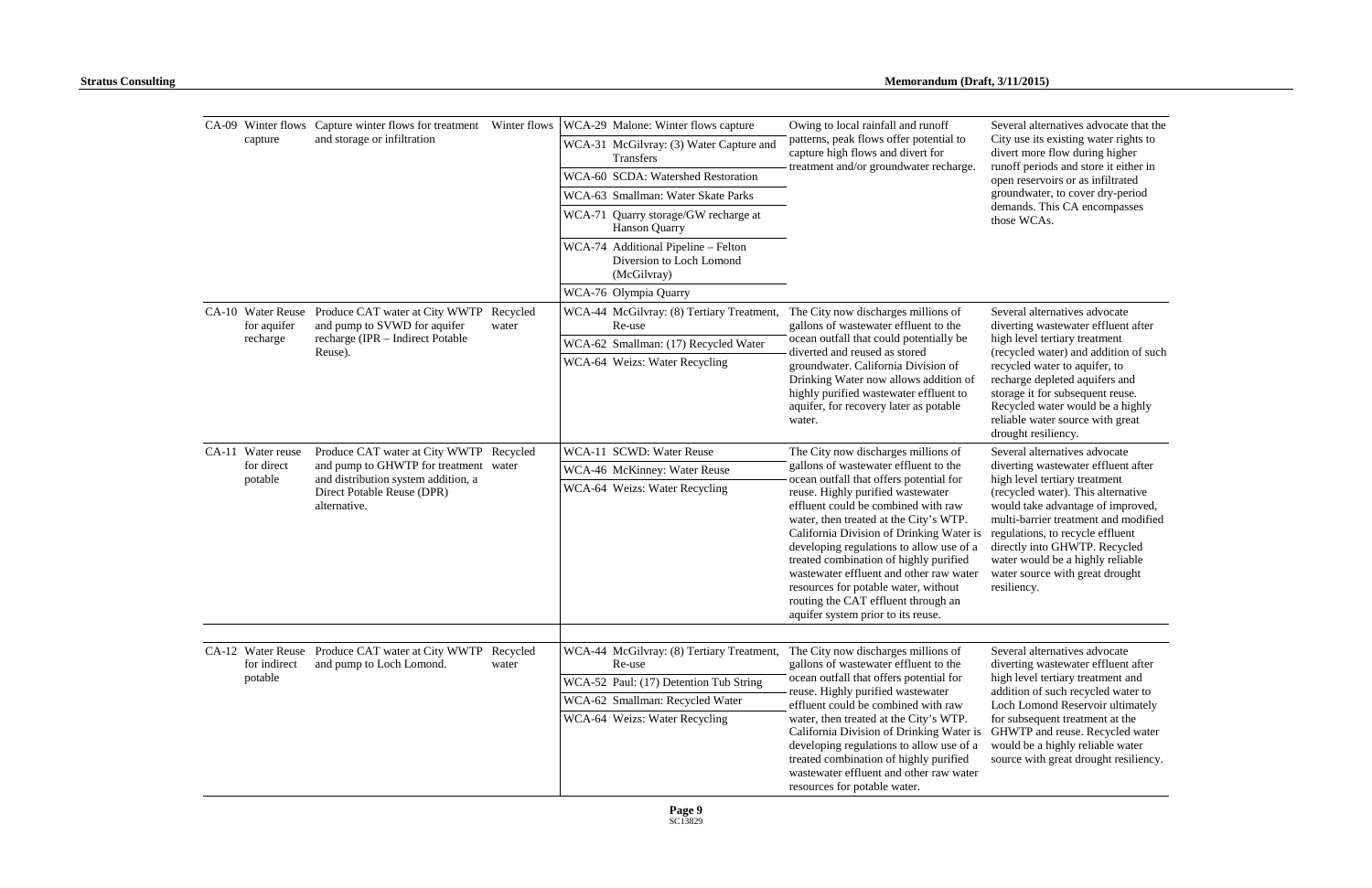e City would treat water to CA tle 22 unrestricted reuse standards d pump it up the coast through newly installed pipelines, for farmers to use in lieu of groundwater for igation. The City would drill new ells and construct new pipelines nnecting to the North Coast peline. It would extract groundwater to supplement its other sources during droughts.

is alternative captures the intent of CA-13 Trevi Forward Osmosis. nce the Trevi FO is still at the earch/demonstration stage, BC s not developed this alternative ther. If future testing and plementation by other entities prove its value, it could replace RO he City was to select and plement Alternative CA-12.

| CA-13 Water Reuse<br>for non-<br>potable | The City would pump the Title 22<br>unrestricted effluent north through a water/<br>new pipeline aligned along the                                                                                                                                                                                                                                                                                                                                                                                                                                                                         | Recycled<br>groundwater | WCA-09 Ripley: Reuse for Agriculture                                                                                                               | Coastal farmers north of the City use                                                                                                                                                                                                                   | The<br>Titl<br>and                                                           |
|------------------------------------------|--------------------------------------------------------------------------------------------------------------------------------------------------------------------------------------------------------------------------------------------------------------------------------------------------------------------------------------------------------------------------------------------------------------------------------------------------------------------------------------------------------------------------------------------------------------------------------------------|-------------------------|----------------------------------------------------------------------------------------------------------------------------------------------------|---------------------------------------------------------------------------------------------------------------------------------------------------------------------------------------------------------------------------------------------------------|------------------------------------------------------------------------------|
|                                          |                                                                                                                                                                                                                                                                                                                                                                                                                                                                                                                                                                                            |                         | WCA-40 Gratz: Recycled Water for<br>Irrigation                                                                                                     | significant irrigation water for about 6<br>months of the year, mainly drawn from                                                                                                                                                                       |                                                                              |
|                                          | railroad right of way, with turnouts<br>to irrigate up to about 1,300 acres<br>on private land and leased land. The                                                                                                                                                                                                                                                                                                                                                                                                                                                                        |                         | WCA-41 McGilvray: (1) Recycled Water for<br>Irrigation                                                                                             | groundwater. The City discharges<br>millions of gallons of wastewater effluent to u<br>to the ocean outfall that offers potential                                                                                                                       | ney<br>irrig                                                                 |
|                                          | City would use wells on ag land to<br>produce water for treatment at                                                                                                                                                                                                                                                                                                                                                                                                                                                                                                                       |                         | WCA-43 McGilvray: (6,7) Pipelines Along<br><b>RR</b> Line                                                                                          | for reuse with additional treatment.                                                                                                                                                                                                                    | wel<br>con                                                                   |
|                                          | GHWTP.                                                                                                                                                                                                                                                                                                                                                                                                                                                                                                                                                                                     |                         | WCA-45 McKinney: Additional Wells and<br><b>WTPs</b>                                                                                               |                                                                                                                                                                                                                                                         | Pip<br>gro<br>sou                                                            |
|                                          |                                                                                                                                                                                                                                                                                                                                                                                                                                                                                                                                                                                            |                         | WCA-64 Weizs: Water recycling                                                                                                                      |                                                                                                                                                                                                                                                         |                                                                              |
| CA-14 Desal using<br>Forward<br>Osmosis  | Use seawater desalting through a<br>Trevi forward osmosis (FO) system. water or<br>This alternative's other components seawater<br>would match those for seawater<br>desalting.<br>The alternative has several<br>outstanding issues, e.g., Trevi<br>technology and other FO<br>technologies are still in their<br>infancy and being tested at a pilot<br>scale. As described, Trevi would<br>require a lower grade heat source<br>for separately drawing the solution<br>from the potable water but the<br>alternative description did not<br>designate a source for lower grade<br>heat. | Recycled                | WCA-13 Trevi: Forward Osmosis<br>Desalination (separate FAQs and<br>technical memorandum summarize<br>FO in its various incarnations and<br>world) | This alternative assumes that the City<br>would implement desalting using FO, an<br>emerging technology. Since FO<br>technology and implementation is in its<br>its implementation status around the infancy, this CA will not be developed<br>further. | Thi<br><b>WC</b><br>Sin<br>rese<br>has<br>furt<br>imp<br>pro<br>if th<br>imp |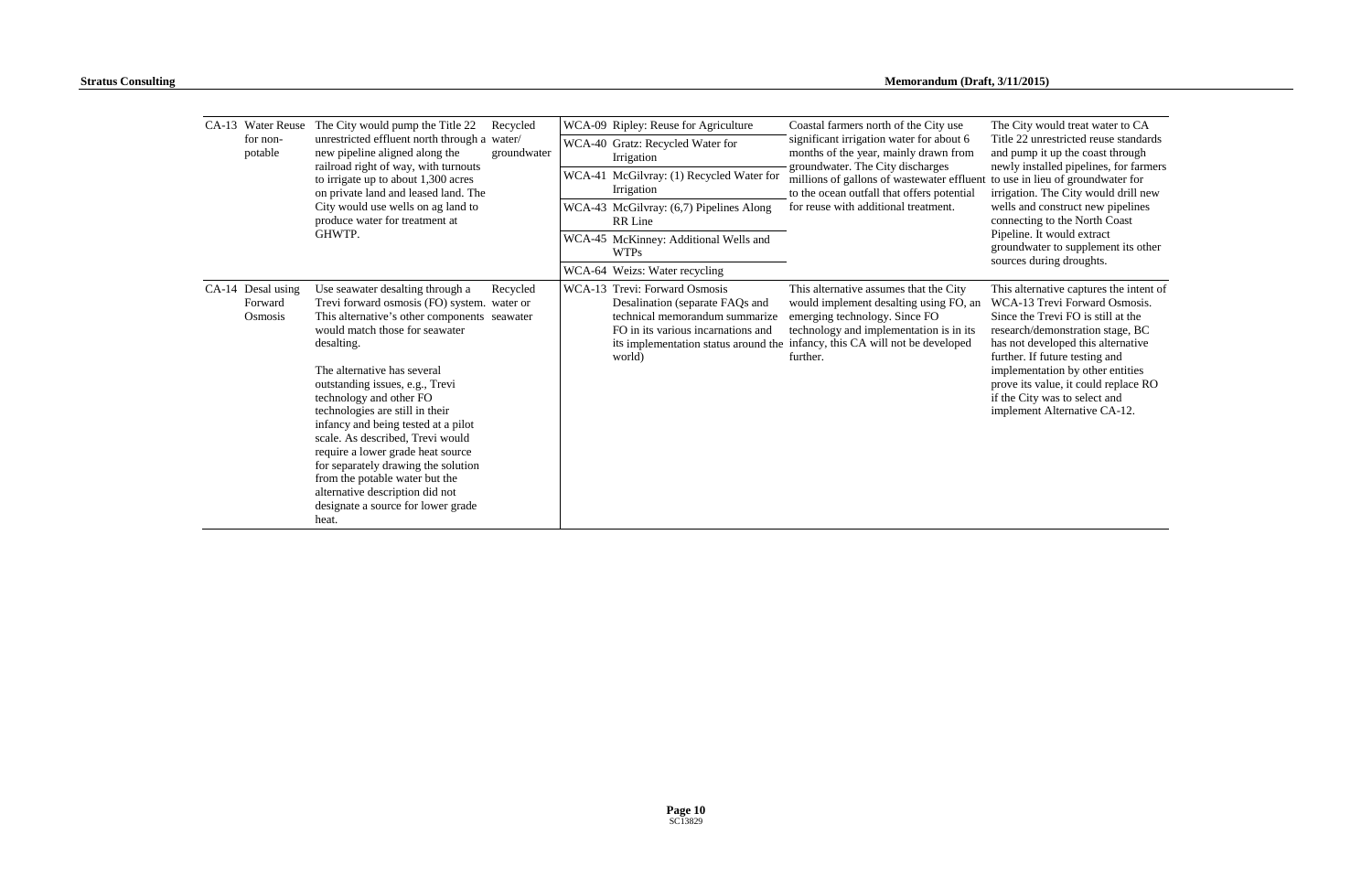|  | CA-15 Desalination<br>using                                                                                                                                                                                                                                                                                                                                                                                                                                                                         | This alternative for initial<br>comparison would use seawater                                                                                                                                                                                                                                                                                                               | Seawater      |  | WCA-12 Sustainable Water Coalition:<br>Desalination                                    | Desalting seawater using RO is a well<br>proven technological approach that                                                                                                                                                                                                                                                                                                                                              | Sev<br>des                                                   |
|--|-----------------------------------------------------------------------------------------------------------------------------------------------------------------------------------------------------------------------------------------------------------------------------------------------------------------------------------------------------------------------------------------------------------------------------------------------------------------------------------------------------|-----------------------------------------------------------------------------------------------------------------------------------------------------------------------------------------------------------------------------------------------------------------------------------------------------------------------------------------------------------------------------|---------------|--|----------------------------------------------------------------------------------------|--------------------------------------------------------------------------------------------------------------------------------------------------------------------------------------------------------------------------------------------------------------------------------------------------------------------------------------------------------------------------------------------------------------------------|--------------------------------------------------------------|
|  | Reverse<br>Osmosis                                                                                                                                                                                                                                                                                                                                                                                                                                                                                  | desalting through a new reverse<br>osmosis desalination facility to                                                                                                                                                                                                                                                                                                         |               |  | WCA-19 McGilvray: (11) Seawater Desal                                                  | requires substantial capital investment<br>and has high O&M costs. Desalting                                                                                                                                                                                                                                                                                                                                             | to a<br>dur                                                  |
|  |                                                                                                                                                                                                                                                                                                                                                                                                                                                                                                     | produce about 2.5 mgd for addition<br>to the City potable water supply.                                                                                                                                                                                                                                                                                                     |               |  | WCA-36 Aqueous: Desalination (non-<br>membrane)                                        | seawater is not impacted by drought<br>conditions.                                                                                                                                                                                                                                                                                                                                                                       |                                                              |
|  |                                                                                                                                                                                                                                                                                                                                                                                                                                                                                                     | This alternative's components and                                                                                                                                                                                                                                                                                                                                           |               |  | WCA-37 Brown: Zero-emission Wave energy                                                |                                                                                                                                                                                                                                                                                                                                                                                                                          |                                                              |
|  | development would match those for<br>the previously proposed scwd2<br>desalination facility. The City<br>would own and operate the facility<br>and would use the water produced<br>year round. Excess water would<br>allow the City either to idle the Live<br>Oak wells for conjunctive-use<br>aquifer recovery or to undertake<br>Live Oak well operation in an ASR<br>mode to restore the aquifer more<br>rapidly. In wet years, the City could<br>sell excess desalted to SqCWD<br>and/or SVWD. |                                                                                                                                                                                                                                                                                                                                                                             | WCA-67 Tanaka |  |                                                                                        |                                                                                                                                                                                                                                                                                                                                                                                                                          |                                                              |
|  | CA-16 Aquifer<br>restoration/st                                                                                                                                                                                                                                                                                                                                                                                                                                                                     | The City would sell treated water to Winter flows<br>SqCWD during normal and wet<br>years. SqCWD would use the<br>transferred water for either<br>groundwater recharge or demand<br>reduction and conjunctive use.<br>SqCWD would sell pumped<br>groundwater water to City during<br>droughts. The City also should have<br>improved production from its Live<br>Oak wells. |               |  | WCA-08 Paul: (13) The Lochquifer<br>Alternatives                                       | The City has diversion rights and<br>treatment capacity that are not utilized<br>during low demand periods of the year.<br>The local aquifers offer storage<br>opportunities given their significantly<br>reduced levels.                                                                                                                                                                                                | The<br>dur                                                   |
|  | orage                                                                                                                                                                                                                                                                                                                                                                                                                                                                                               |                                                                                                                                                                                                                                                                                                                                                                             |               |  | WCA-28 Malone: Regional Water Exchanges<br>(also possibly addressed through<br>$CA-11$ |                                                                                                                                                                                                                                                                                                                                                                                                                          | inje<br>trar<br>and                                          |
|  |                                                                                                                                                                                                                                                                                                                                                                                                                                                                                                     |                                                                                                                                                                                                                                                                                                                                                                             |               |  | WCA-49 Paul: (14) Upgrade Water Intertie                                               |                                                                                                                                                                                                                                                                                                                                                                                                                          |                                                              |
|  |                                                                                                                                                                                                                                                                                                                                                                                                                                                                                                     |                                                                                                                                                                                                                                                                                                                                                                             |               |  | WCA-59 SCDA: Enhance Existing<br>Infrastructure                                        |                                                                                                                                                                                                                                                                                                                                                                                                                          |                                                              |
|  |                                                                                                                                                                                                                                                                                                                                                                                                                                                                                                     |                                                                                                                                                                                                                                                                                                                                                                             |               |  | WCA-10 SCDA: Regional Aquifer<br>Restoration                                           |                                                                                                                                                                                                                                                                                                                                                                                                                          |                                                              |
|  | CA-17 Expand<br>Treatment                                                                                                                                                                                                                                                                                                                                                                                                                                                                           | Add a new 14-mgd water treatment Winter flows<br>plant (WTP) (pretreatment for                                                                                                                                                                                                                                                                                              |               |  | WCA-06 McKinney: Expanded Treatment<br>Capacity                                        | The City would add a new 14-mgd WTP Thi<br>at the Tait Street Diversion and pipe                                                                                                                                                                                                                                                                                                                                         | bot                                                          |
|  | Capacity                                                                                                                                                                                                                                                                                                                                                                                                                                                                                            | turbidity control and membrane<br>filtration) near the Tait Street<br>Diversion to produce treated water<br>that would be piped directly into the<br>distribution system. It would<br>increase capacity to divert to Loch<br>Lomond and produce additional<br>water for aquifer recharge.                                                                                   |               |  | WCA-27 Malone: Enhanced Storage and<br>Recharge                                        | treated water directly into the distribution Tre<br>system. During periods when treatment Ma<br>exceeds City demands, the City would<br>send the water to the Live Oaks wells,<br>the Soquel Creek Water District, and/or<br>the Scotts Valley Water District for<br>aquifer storage and recovery. During<br>droughts the City would draw more water CA<br>from its wells and "import" water from<br>adjacent districts. | Rec<br>pro<br>flow<br>div<br>the<br><b>GH</b><br>seis<br>con |

veral alternatives propose to use salting seawater as drought relief avoid future water shortages ring supply shortfalls.

ne City could treat more water ring low demand periods and ject it in its own well field and/or Insfer treated water to SqCWD d/or SVWD for aquifer storage.

is alternative captures the intent of th WCA-06 McKinney: Expanded eatment Capacity, and WCA-27 alone: Enhanced Storage and ecovery. These alternatives opose capturing additional surface w from the San Lorenzo River to vert to storage for retrieval later by the City. An added benefit of this  $\Delta$  obviated the need to upgrade the HWTP since a new, modern, and ismically durable WTP would be nstructed.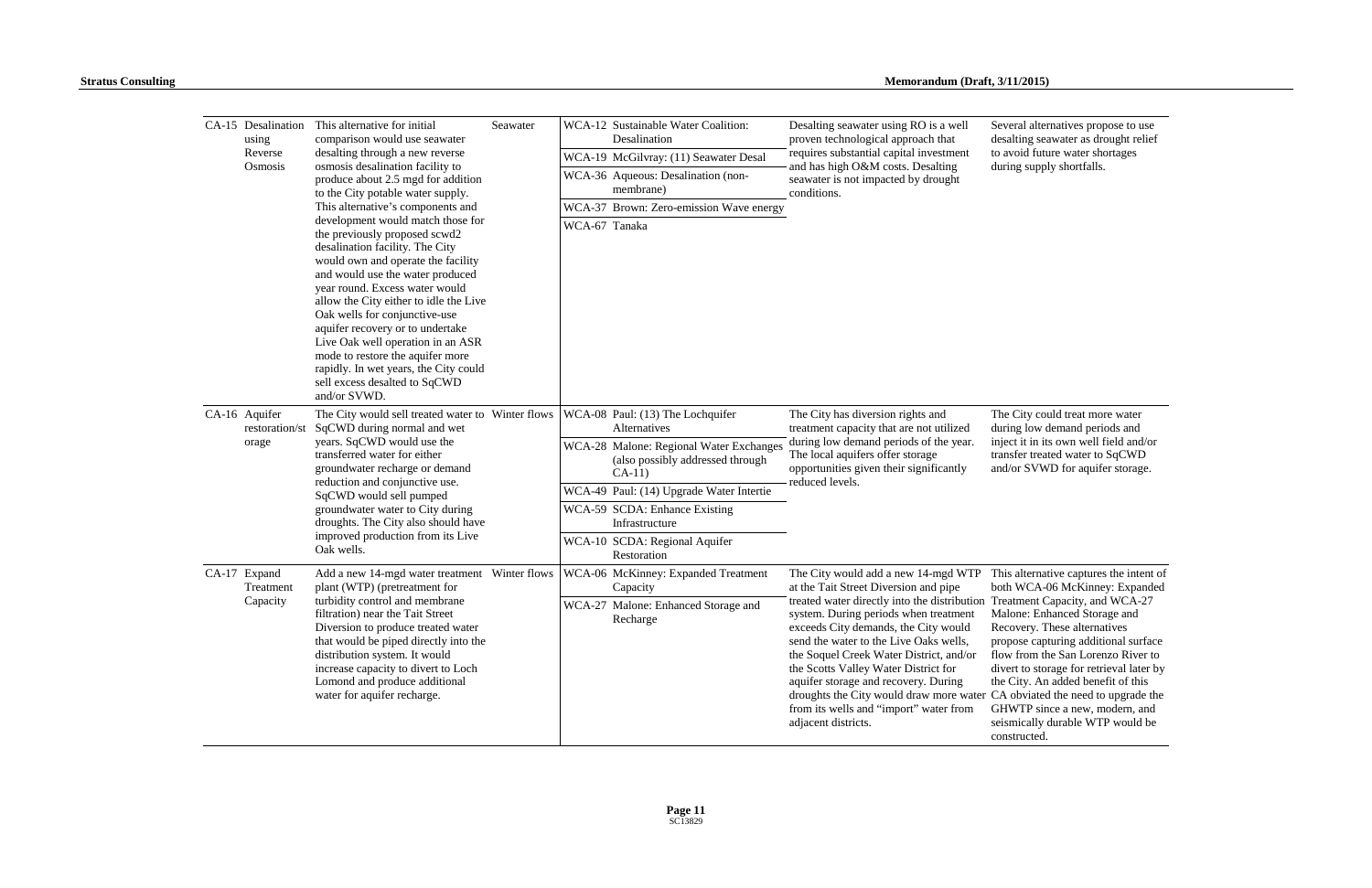| CA-18 Off-stream | water storage                   | Convert Liddell Quarry into 650<br>MG reservoir, filled with water<br>from City North Coast diversions;                                                                                                                                                                                                                    | Winter flows                 | WCA-05 Bevirt: North Coast Quarries<br>(modified to include diversion of<br>water from City existing sources) | The City would convert Liddell (Bonny<br>Doon) Quarry into a surface-water<br>reservoir to create a new storage facility.           | Thi:<br>WC<br>Qua                                                                                               |
|------------------|---------------------------------|----------------------------------------------------------------------------------------------------------------------------------------------------------------------------------------------------------------------------------------------------------------------------------------------------------------------------|------------------------------|---------------------------------------------------------------------------------------------------------------|-------------------------------------------------------------------------------------------------------------------------------------|-----------------------------------------------------------------------------------------------------------------|
|                  |                                 | use stored water to offset water<br>demand during drought                                                                                                                                                                                                                                                                  |                              | WCA-26 Fieberling: expand storage<br>(addresses off stream storage)                                           | Water diverted from the City's existing<br>surface-water rights would fill the                                                      | dive<br>sou                                                                                                     |
|                  |                                 |                                                                                                                                                                                                                                                                                                                            |                              | WCA-30 McGilvray (2): Quarries for Water<br>Storage                                                           | reservoir during average-rainfall and wet Exp<br>years. This CA would use portions of the strea<br>existing North Coast Pipeline in | Mc                                                                                                              |
|                  |                                 |                                                                                                                                                                                                                                                                                                                            |                              | WCA-32 SCWD: Zayante Dam and<br>Reservoir                                                                     | combination new pumping systems,<br>reservoir inlet/outlet pipeline, and re-                                                        | Stor<br>Dar                                                                                                     |
|                  |                                 |                                                                                                                                                                                                                                                                                                                            |                              | WCA-33 Smallman: Reservoirs                                                                                   | contoured and lined reservoir.                                                                                                      | Sma<br>Sma                                                                                                      |
|                  |                                 |                                                                                                                                                                                                                                                                                                                            |                              | WCA-34 Smallman: Storm Aquarries                                                                              |                                                                                                                                     | <b>WC</b><br>surf<br>Altl<br>all o<br>grou<br>the<br>stor<br>City<br>qua<br>sele<br>env:<br>issu<br>of a<br>deg |
|                  | CA-19 Ranney<br>Collectors      | Use Ranney collectors with a 12.9-                                                                                                                                                                                                                                                                                         | Winter flows                 | WCA-07 McKinney: Ranney Collectors on<br>SLR (requires a storage component                                    | The City's ability to divert is restricted<br>occasionally when high turbidity is                                                   | hab<br>Usii                                                                                                     |
|                  |                                 | mgd capacity (maximum capacity<br>allowed under the current City of<br>Santa Cruz [City] diversion permit),<br>installed near the City's Felton<br>diversion to draw water allocated<br>under the City's existing water<br>rights. Water drawn through the<br>collectors would have greatly<br>reduced turbidity and allow |                              | to be a viable alternative)                                                                                   | experienced in the existing raw water                                                                                               | scre<br>feet                                                                                                    |
|                  |                                 |                                                                                                                                                                                                                                                                                                                            |                              | WCA-42 McGilvray: (4,5) Upgrade Water<br>Treatment                                                            | diversions as a results of<br>treatment restrictions at the GHWTP.                                                                  | floy<br>max                                                                                                     |
|                  |                                 |                                                                                                                                                                                                                                                                                                                            |                              | WCA-48 Paul: (12) Diversion Alternatives                                                                      |                                                                                                                                     | dive<br>duri                                                                                                    |
|                  |                                 |                                                                                                                                                                                                                                                                                                                            |                              | WCA-49 Paul: (14) Upgrade Water Intertie                                                                      |                                                                                                                                     | in th                                                                                                           |
|                  |                                 |                                                                                                                                                                                                                                                                                                                            |                              | WCA-57 Paul: (23) Loch-Down Alternatives                                                                      |                                                                                                                                     | alte:<br><b>WT</b>                                                                                              |
|                  |                                 | continuous refilling of Loch                                                                                                                                                                                                                                                                                               |                              |                                                                                                               |                                                                                                                                     | dive                                                                                                            |
|                  |                                 | Lomond while also operating the<br>GHWTP. It would produce                                                                                                                                                                                                                                                                 |                              |                                                                                                               |                                                                                                                                     | fron<br>con                                                                                                     |
|                  |                                 | additional water for aquifer<br>recharge.                                                                                                                                                                                                                                                                                  |                              |                                                                                                               |                                                                                                                                     | new                                                                                                             |
|                  | CA-20 Interagency               | Establish Santa Cruz County Water Institutional/                                                                                                                                                                                                                                                                           |                              | WCA-14 Gratz: Regional Water Authority                                                                        | This alternative would create a County                                                                                              | A C                                                                                                             |
|                  | Cooperation/<br>County<br>Water | Authority to manage water<br>resources development and use for                                                                                                                                                                                                                                                             | administratio<br>$\mathbf n$ | WCA-15 Smallman: Regional Water<br>Authority                                                                  | Water Authority (CWA) to maximize<br>cooperation between local governing<br>authorities.                                            | syst<br>opp                                                                                                     |
|                  | Authority                       | public agencies and private<br>diverters and groundwater users                                                                                                                                                                                                                                                             |                              | WCA-18 McGilvray: (10) Regional<br>Collaboration                                                              |                                                                                                                                     | age                                                                                                             |

is CA captures the intent of CA-05 Bevirt: North Coast arries (modified to include ersion of water from City existing  $rces$ ); WCA 26 Fieberling: band Storage (addresses offeam storage); WCA-30 Gilvray (2): Quarries for Water rage; WCA-32 SCWD: Zayante m and Reservoir; WCA-33 allman: Reservoirs; and WCA-34 allman: Storm Quarries. These CAs propose to store diverted face water in surface reservoirs. hough this CA does not capture of the specifics for each WCA uped in this CA, it incorporates high-level idea of off-stream rage drawing water under the y's existing water rights. The rry site used in the  $CA$  was ected because would likely reduce ironmental impacts and political ies associated from construction dam in an existing channel and rading existing undisturbed itat.

ng Ranney collectors (well screens installed horizontally many inderground) to capture SLR ws would allow the City to simize its diversion since ersions would not be impacted ing periods of elevated turbidity he raw water. Note that this rnative also might include a new TP adjacent to the Tait Street ersion, with low turbidity water m the Ranney collectors tributing to a more cost-effective  $\sqrt{NTP}$ .)

WA could take advantage of tem efficiencies and funding ortunities that require multincy coordination.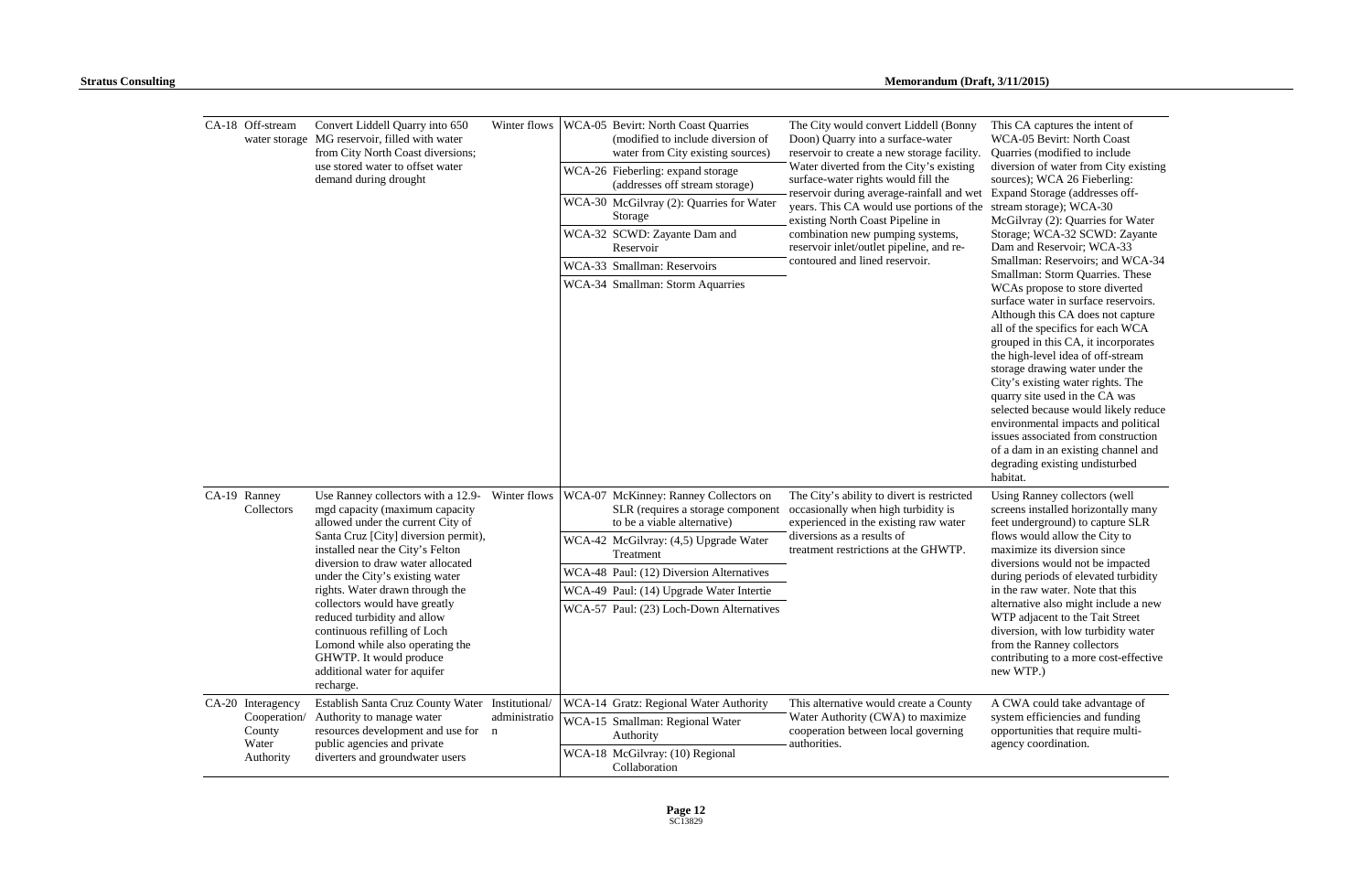[This page is intentionally blank.]